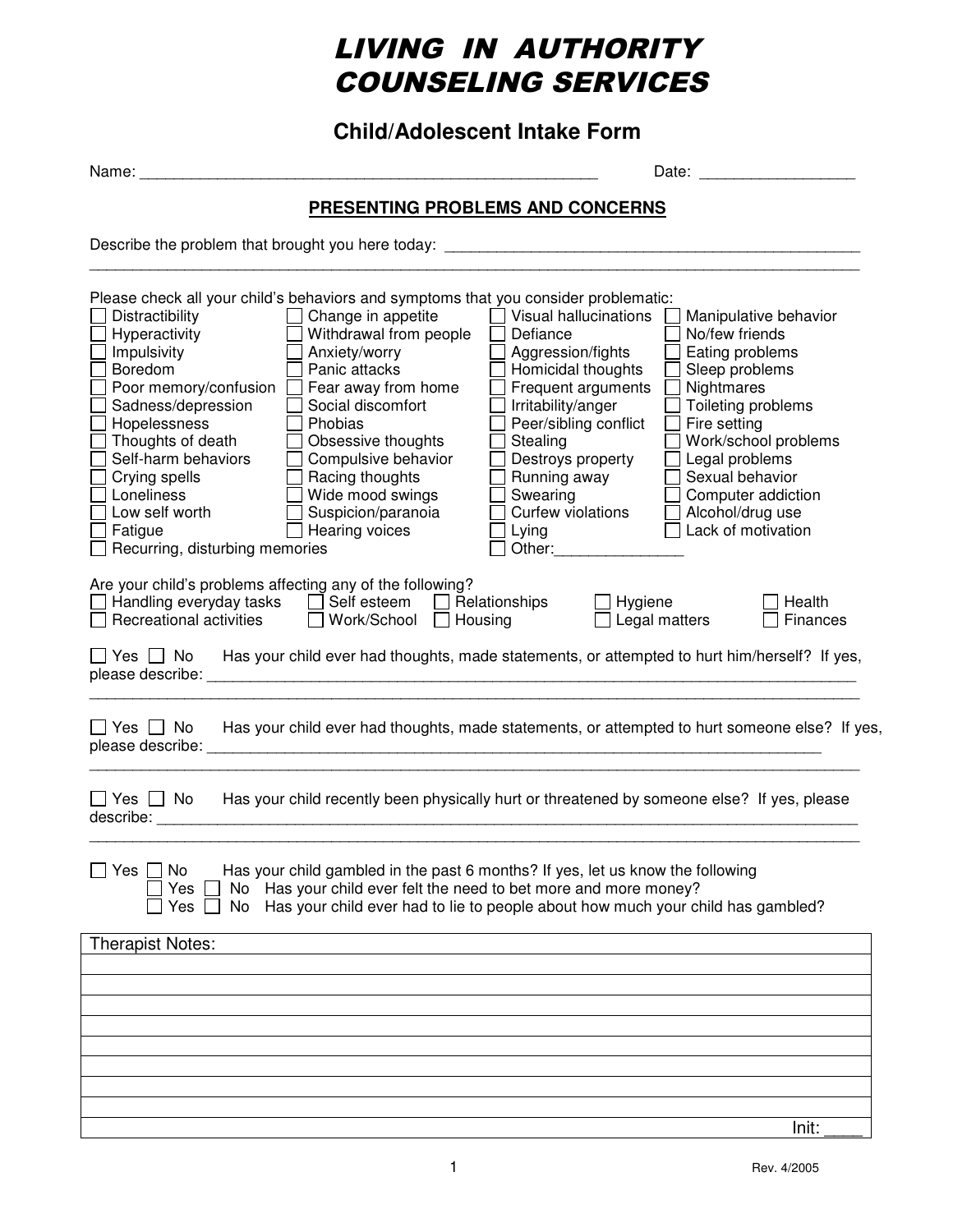### **FAMILY AND DEVELOPMENTAL HISTORY**

| Relationship                                                                                  | Name                                                                                                                     | Lives<br>with<br>Child? | Age                                       | Quality of<br>Relationship                          | Family Mental Health<br>Problems                                                                                                                                                      | Who?  |
|-----------------------------------------------------------------------------------------------|--------------------------------------------------------------------------------------------------------------------------|-------------------------|-------------------------------------------|-----------------------------------------------------|---------------------------------------------------------------------------------------------------------------------------------------------------------------------------------------|-------|
| Mother                                                                                        |                                                                                                                          |                         |                                           |                                                     | Hyperactivity                                                                                                                                                                         |       |
| Father                                                                                        |                                                                                                                          |                         |                                           |                                                     | Sexually Abused                                                                                                                                                                       |       |
| Stepmother                                                                                    |                                                                                                                          |                         |                                           |                                                     | Depression                                                                                                                                                                            |       |
|                                                                                               |                                                                                                                          |                         |                                           |                                                     |                                                                                                                                                                                       |       |
| Stepfather                                                                                    |                                                                                                                          |                         |                                           |                                                     | Manic Depression                                                                                                                                                                      |       |
| Siblings                                                                                      |                                                                                                                          |                         |                                           |                                                     | Suicide                                                                                                                                                                               |       |
|                                                                                               |                                                                                                                          |                         |                                           |                                                     | Anxiety                                                                                                                                                                               |       |
|                                                                                               |                                                                                                                          |                         |                                           |                                                     | Panic Attacks                                                                                                                                                                         |       |
|                                                                                               |                                                                                                                          |                         |                                           |                                                     | Obsessive-Compulsive                                                                                                                                                                  |       |
| Other relatives                                                                               |                                                                                                                          |                         |                                           |                                                     | Anger/Abusive                                                                                                                                                                         |       |
|                                                                                               |                                                                                                                          |                         |                                           |                                                     | Schizophrenia                                                                                                                                                                         |       |
|                                                                                               |                                                                                                                          |                         |                                           |                                                     | <b>Eating Disorder</b>                                                                                                                                                                |       |
|                                                                                               |                                                                                                                          |                         |                                           |                                                     | Alcohol Abuse                                                                                                                                                                         |       |
|                                                                                               |                                                                                                                          |                         |                                           |                                                     | Drug Abuse                                                                                                                                                                            |       |
|                                                                                               |                                                                                                                          |                         |                                           |                                                     |                                                                                                                                                                                       |       |
|                                                                                               | Parents legally married or living together<br>Parents temporarily separated<br>Parents divorced or permanently separated |                         |                                           |                                                     | Mother remarried:<br>Number of times<br>Father remarried:<br>Number of times                                                                                                          |       |
| Emotional abuse<br>Sexual abuse<br>Physical abuse<br>Parent substance abuse<br>Teen pregnancy | Please check if your child has experienced any of the following types of trauma or loss:                                 |                         | Neglect<br>Crime victim<br>Parent illness | Violence in the home<br>Placed a child for adoption | Lived in a foster home<br>Multiple family moves<br>Homelessness<br>Loss of a loved one<br>$\Box$ Financial problems                                                                   |       |
| describe:                                                                                     |                                                                                                                          |                         |                                           |                                                     | $\Box$ Yes $\Box$ No Were there any medical problems during the pregnancy or birth of your child? If yes, please                                                                      |       |
| _  Yes   _   No                                                                               |                                                                                                                          |                         |                                           |                                                     | Did the biological mother use any tobacco, medication, street drugs, or alcohol while pregnant<br>with this child? If yes, please describes substances used, quantity, and frequency: |       |
| Yes $\Box$ No                                                                                 | toileting, etc.)? If yes, please describe:                                                                               |                         |                                           |                                                     | Did your child have any developmental delays in early childhood (crawling, walking, talking,                                                                                          |       |
| <b>Therapist Notes:</b>                                                                       |                                                                                                                          |                         |                                           |                                                     |                                                                                                                                                                                       |       |
|                                                                                               |                                                                                                                          |                         |                                           |                                                     |                                                                                                                                                                                       |       |
|                                                                                               |                                                                                                                          |                         |                                           |                                                     |                                                                                                                                                                                       |       |
|                                                                                               |                                                                                                                          |                         |                                           |                                                     |                                                                                                                                                                                       |       |
|                                                                                               |                                                                                                                          |                         |                                           |                                                     |                                                                                                                                                                                       |       |
|                                                                                               |                                                                                                                          |                         |                                           |                                                     |                                                                                                                                                                                       |       |
|                                                                                               |                                                                                                                          |                         |                                           |                                                     |                                                                                                                                                                                       |       |
|                                                                                               |                                                                                                                          |                         |                                           |                                                     |                                                                                                                                                                                       |       |
|                                                                                               |                                                                                                                          |                         |                                           |                                                     |                                                                                                                                                                                       |       |
|                                                                                               |                                                                                                                          |                         |                                           |                                                     |                                                                                                                                                                                       |       |
|                                                                                               |                                                                                                                          |                         |                                           |                                                     |                                                                                                                                                                                       |       |
|                                                                                               |                                                                                                                          |                         |                                           |                                                     |                                                                                                                                                                                       |       |
|                                                                                               |                                                                                                                          |                         |                                           |                                                     |                                                                                                                                                                                       |       |
|                                                                                               |                                                                                                                          |                         |                                           |                                                     |                                                                                                                                                                                       | Init: |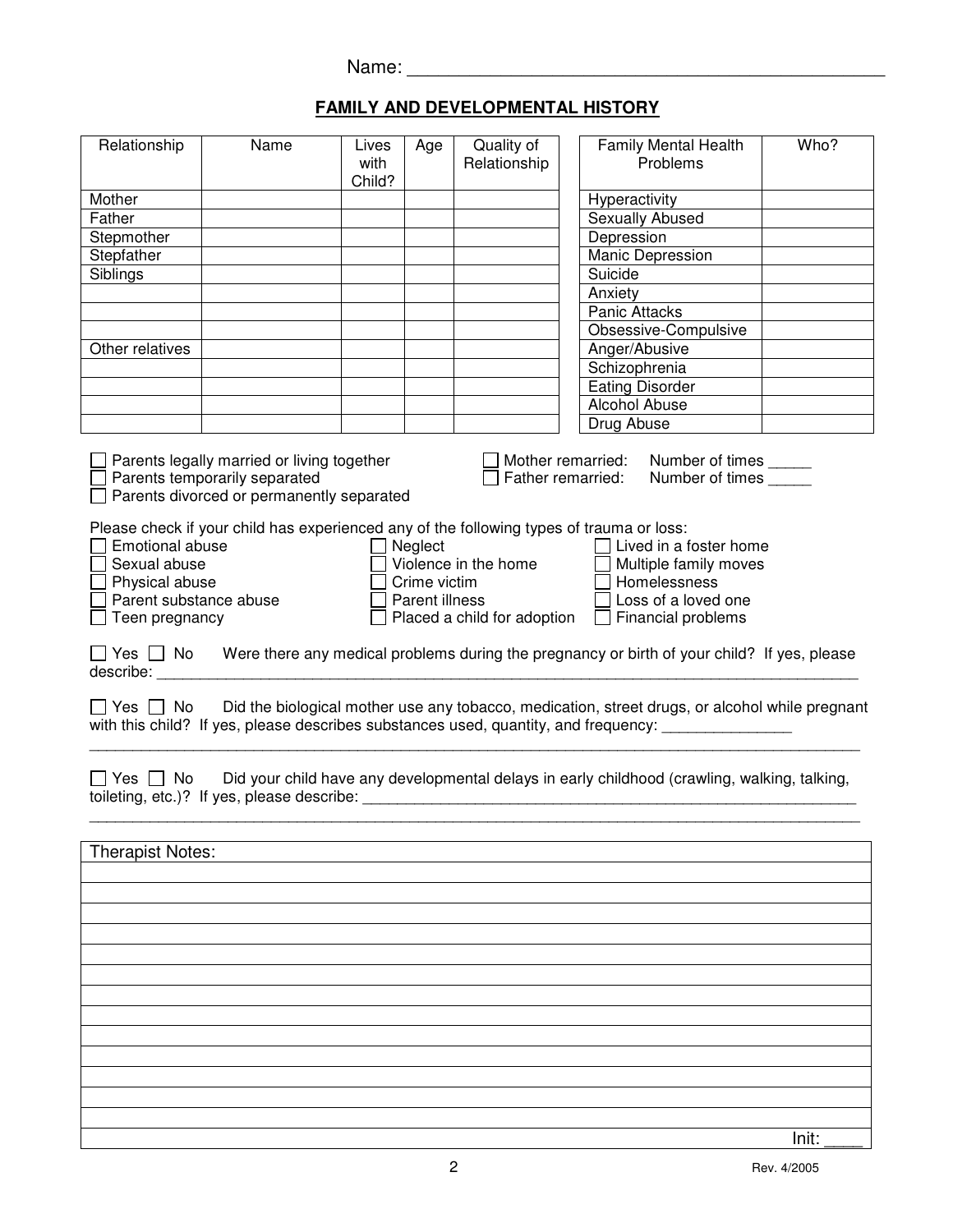| Name: |  |
|-------|--|
|       |  |

### **PREVIOUS MENTAL HEALTH TREATMENT**

| Yes No                                                                                                            | Type of Treatment                                                                                       | When? | Provider/Program                  |              | Reason for Treatment |                         |
|-------------------------------------------------------------------------------------------------------------------|---------------------------------------------------------------------------------------------------------|-------|-----------------------------------|--------------|----------------------|-------------------------|
|                                                                                                                   | <b>Outpatient Counseling</b>                                                                            |       |                                   |              |                      |                         |
|                                                                                                                   | Medication (mental health)                                                                              |       |                                   |              |                      |                         |
|                                                                                                                   | Psychiatric Hospitalization                                                                             |       |                                   |              |                      |                         |
|                                                                                                                   | Drug/Alcohol Treatment                                                                                  |       |                                   |              |                      |                         |
|                                                                                                                   | Self-help/Support Groups                                                                                |       |                                   |              |                      |                         |
|                                                                                                                   | Therapist Notes:                                                                                        |       |                                   |              |                      |                         |
|                                                                                                                   |                                                                                                         |       |                                   |              |                      |                         |
|                                                                                                                   |                                                                                                         |       |                                   |              |                      |                         |
|                                                                                                                   |                                                                                                         |       |                                   |              |                      | Init:                   |
|                                                                                                                   |                                                                                                         |       |                                   |              |                      |                         |
|                                                                                                                   |                                                                                                         |       | <b>SCHOOL INFORMATION</b>         |              |                      |                         |
|                                                                                                                   | Current grade/placement: ___________                                                                    |       |                                   |              |                      |                         |
|                                                                                                                   | This year's school grades:                                                                              |       | Excellent                         | Good         | Fair                 | Poor                    |
|                                                                                                                   | Past school grades:                                                                                     |       | Excellent                         | Good         | Fair                 | Poor                    |
|                                                                                                                   | This year's school behavior:<br>Past school behavior:                                                   |       | Excellent<br>Excellent            | Good<br>Good | Fair<br>Fair         | Poor<br>Poor            |
|                                                                                                                   | Has your child had any of the following difficulties at school?                                         |       |                                   |              |                      |                         |
|                                                                                                                   | Suspension □ Incomplete homework                                                                        |       | Learning problems<br>$\mathbf{L}$ |              |                      | Referrals or detentions |
| Poor grades<br>$\Box$ Teased or picked on<br>Speech problems<br>Attendance problems<br>Gang influence             |                                                                                                         |       |                                   |              |                      |                         |
| Does your child have an after-school provider? If so, who? _____________________<br>Yes $\Box$ No                 |                                                                                                         |       |                                   |              |                      |                         |
|                                                                                                                   | Has your child ever repeated or skipped a grade? If yes, which one(s)?________<br>Yes $  \cdot  $<br>No |       |                                   |              |                      |                         |
| Has your child ever received Special Education services? If yes, please describe services<br>$\Box$ Yes $\Box$ No |                                                                                                         |       |                                   |              |                      |                         |
|                                                                                                                   |                                                                                                         |       |                                   |              |                      |                         |
|                                                                                                                   | <b>Therapist Notes:</b>                                                                                 |       |                                   |              |                      |                         |
|                                                                                                                   |                                                                                                         |       |                                   |              |                      |                         |
|                                                                                                                   |                                                                                                         |       |                                   |              |                      |                         |
|                                                                                                                   |                                                                                                         |       |                                   |              |                      |                         |
|                                                                                                                   |                                                                                                         |       |                                   |              |                      |                         |
|                                                                                                                   |                                                                                                         |       |                                   |              |                      | Init:                   |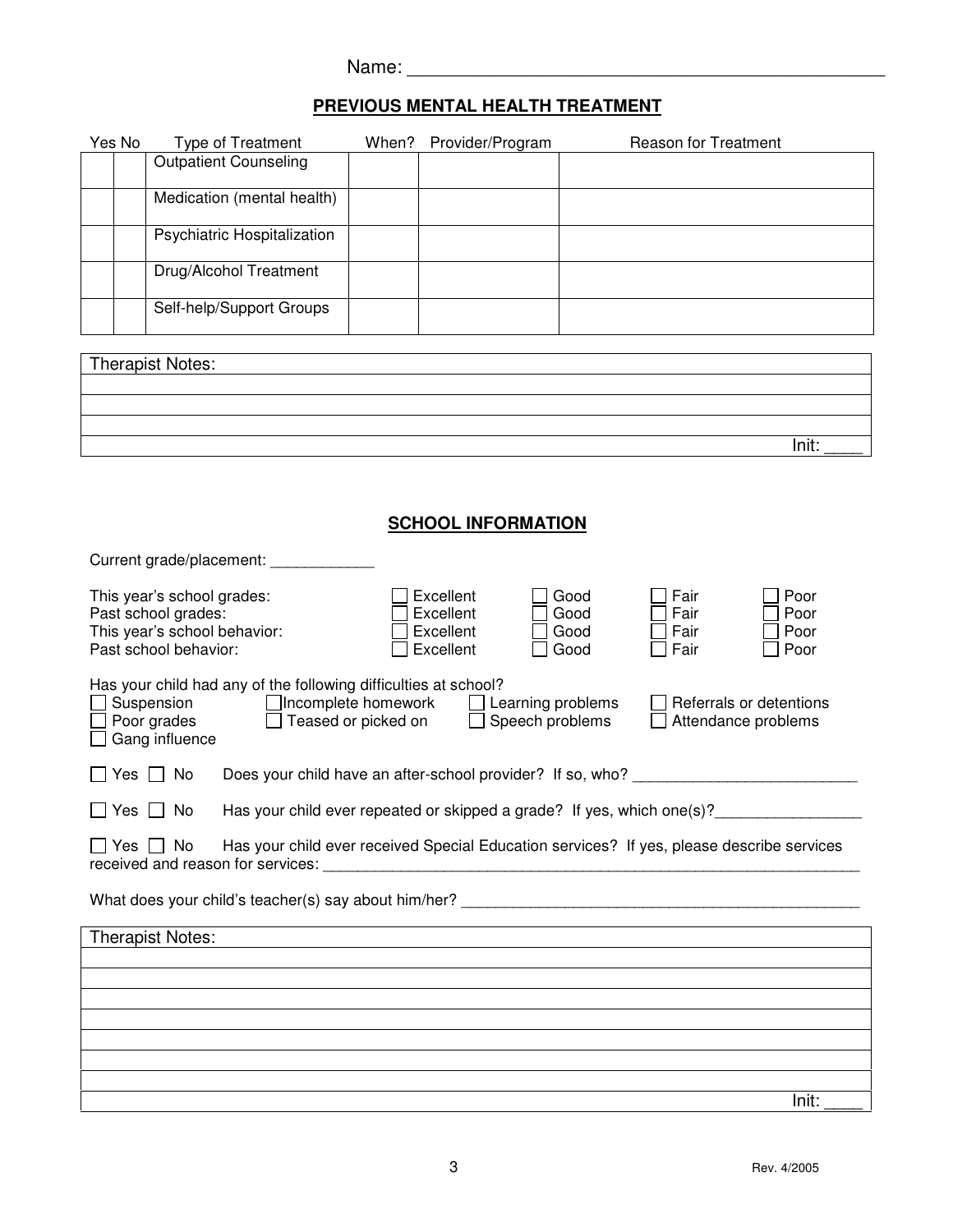## **SUBSTANCE USE HISTORY (for ages 12 and older or if applicable)**

| Substance Type                                                                                                                                                                                                                                                                                                                                                                                                                                   |                                           |   | Current Use (last 6 months)                                                                                                                                                                           |        | Past Use                   |   |   |           |  |               |
|--------------------------------------------------------------------------------------------------------------------------------------------------------------------------------------------------------------------------------------------------------------------------------------------------------------------------------------------------------------------------------------------------------------------------------------------------|-------------------------------------------|---|-------------------------------------------------------------------------------------------------------------------------------------------------------------------------------------------------------|--------|----------------------------|---|---|-----------|--|---------------|
|                                                                                                                                                                                                                                                                                                                                                                                                                                                  | Y                                         | N | Frequency                                                                                                                                                                                             | Amount |                            | Y | N | Frequency |  | Amount        |
| Tobacco                                                                                                                                                                                                                                                                                                                                                                                                                                          |                                           |   |                                                                                                                                                                                                       |        |                            |   |   |           |  |               |
| Caffeine                                                                                                                                                                                                                                                                                                                                                                                                                                         |                                           |   |                                                                                                                                                                                                       |        |                            |   |   |           |  |               |
| Alcohol                                                                                                                                                                                                                                                                                                                                                                                                                                          |                                           |   |                                                                                                                                                                                                       |        |                            |   |   |           |  |               |
| Marijuana                                                                                                                                                                                                                                                                                                                                                                                                                                        |                                           |   |                                                                                                                                                                                                       |        |                            |   |   |           |  |               |
| Cocaine/crack                                                                                                                                                                                                                                                                                                                                                                                                                                    |                                           |   |                                                                                                                                                                                                       |        |                            |   |   |           |  |               |
| Ecstasy                                                                                                                                                                                                                                                                                                                                                                                                                                          |                                           |   |                                                                                                                                                                                                       |        |                            |   |   |           |  |               |
| Heroin                                                                                                                                                                                                                                                                                                                                                                                                                                           |                                           |   |                                                                                                                                                                                                       |        |                            |   |   |           |  |               |
| Inhalants                                                                                                                                                                                                                                                                                                                                                                                                                                        |                                           |   |                                                                                                                                                                                                       |        |                            |   |   |           |  |               |
| Methamphetamines                                                                                                                                                                                                                                                                                                                                                                                                                                 |                                           |   |                                                                                                                                                                                                       |        |                            |   |   |           |  |               |
| Pain Killers                                                                                                                                                                                                                                                                                                                                                                                                                                     |                                           |   |                                                                                                                                                                                                       |        |                            |   |   |           |  |               |
| PCP/LSD                                                                                                                                                                                                                                                                                                                                                                                                                                          |                                           |   |                                                                                                                                                                                                       |        |                            |   |   |           |  |               |
| <b>Steroids</b>                                                                                                                                                                                                                                                                                                                                                                                                                                  |                                           |   |                                                                                                                                                                                                       |        |                            |   |   |           |  |               |
| Tranquilizers                                                                                                                                                                                                                                                                                                                                                                                                                                    |                                           |   |                                                                                                                                                                                                       |        |                            |   |   |           |  |               |
|                                                                                                                                                                                                                                                                                                                                                                                                                                                  |                                           |   |                                                                                                                                                                                                       |        |                            |   |   |           |  |               |
| $\Box$ Yes<br>l IYes<br>    No                                                                                                                                                                                                                                                                                                                                                                                                                   |                                           |   | $\Box$ No Has your child had withdrawal symptoms when trying to stop using any substances? If yes,<br>Has your child ever had problems with work, relationships, health, the law, etc. due to his/her |        |                            |   |   |           |  |               |
|                                                                                                                                                                                                                                                                                                                                                                                                                                                  |                                           |   |                                                                                                                                                                                                       |        |                            |   |   |           |  |               |
| <b>Therapist Notes:</b>                                                                                                                                                                                                                                                                                                                                                                                                                          |                                           |   |                                                                                                                                                                                                       |        |                            |   |   |           |  |               |
|                                                                                                                                                                                                                                                                                                                                                                                                                                                  |                                           |   |                                                                                                                                                                                                       |        |                            |   |   |           |  |               |
|                                                                                                                                                                                                                                                                                                                                                                                                                                                  |                                           |   |                                                                                                                                                                                                       |        |                            |   |   |           |  |               |
|                                                                                                                                                                                                                                                                                                                                                                                                                                                  |                                           |   |                                                                                                                                                                                                       |        |                            |   |   |           |  | Init:         |
|                                                                                                                                                                                                                                                                                                                                                                                                                                                  |                                           |   |                                                                                                                                                                                                       |        | <b>MEDICAL INFORMATION</b> |   |   |           |  |               |
| Date of last physical exam: ___________                                                                                                                                                                                                                                                                                                                                                                                                          |                                           |   |                                                                                                                                                                                                       |        |                            |   |   |           |  |               |
| Has your child experienced any of the following medical conditions during his/her lifetime?<br>Allergies<br>Asthma<br>Headaches<br>Stomach aches<br>Chronic pain<br>Serious accident<br>Head injury<br>Surgery<br>$\Box$ Vision problems<br>Dizziness/fainting<br>Meningitis<br>Seizures<br>High fevers<br>Diabetes<br>Ear infections<br>Hearing problems<br>Sleep disorder<br>Sexually transmitted disease<br>Miscarriage<br>Abortion<br>Other: |                                           |   |                                                                                                                                                                                                       |        |                            |   |   |           |  |               |
|                                                                                                                                                                                                                                                                                                                                                                                                                                                  |                                           |   |                                                                                                                                                                                                       |        |                            |   |   |           |  |               |
|                                                                                                                                                                                                                                                                                                                                                                                                                                                  | Current prescription medications:<br>None |   |                                                                                                                                                                                                       |        |                            |   |   |           |  |               |
| Medication                                                                                                                                                                                                                                                                                                                                                                                                                                       |                                           |   | Dosage                                                                                                                                                                                                |        | Date First Prescribed      |   |   |           |  | Prescribed By |
|                                                                                                                                                                                                                                                                                                                                                                                                                                                  |                                           |   |                                                                                                                                                                                                       |        |                            |   |   |           |  |               |
|                                                                                                                                                                                                                                                                                                                                                                                                                                                  |                                           |   |                                                                                                                                                                                                       |        |                            |   |   |           |  |               |
|                                                                                                                                                                                                                                                                                                                                                                                                                                                  |                                           |   |                                                                                                                                                                                                       |        |                            |   |   |           |  |               |
| Current over-the-counter medications (including vitamins, herbal remedies, etc.):<br>None<br>Allergies and/or adverse reactions to medications:                                                                                                                                                                                                                                                                                                  |                                           |   |                                                                                                                                                                                                       |        |                            |   |   |           |  |               |
|                                                                                                                                                                                                                                                                                                                                                                                                                                                  |                                           |   |                                                                                                                                                                                                       |        |                            |   |   |           |  |               |
| <b>Therapist Notes:</b>                                                                                                                                                                                                                                                                                                                                                                                                                          |                                           |   |                                                                                                                                                                                                       |        |                            |   |   |           |  |               |

Init: \_\_\_\_